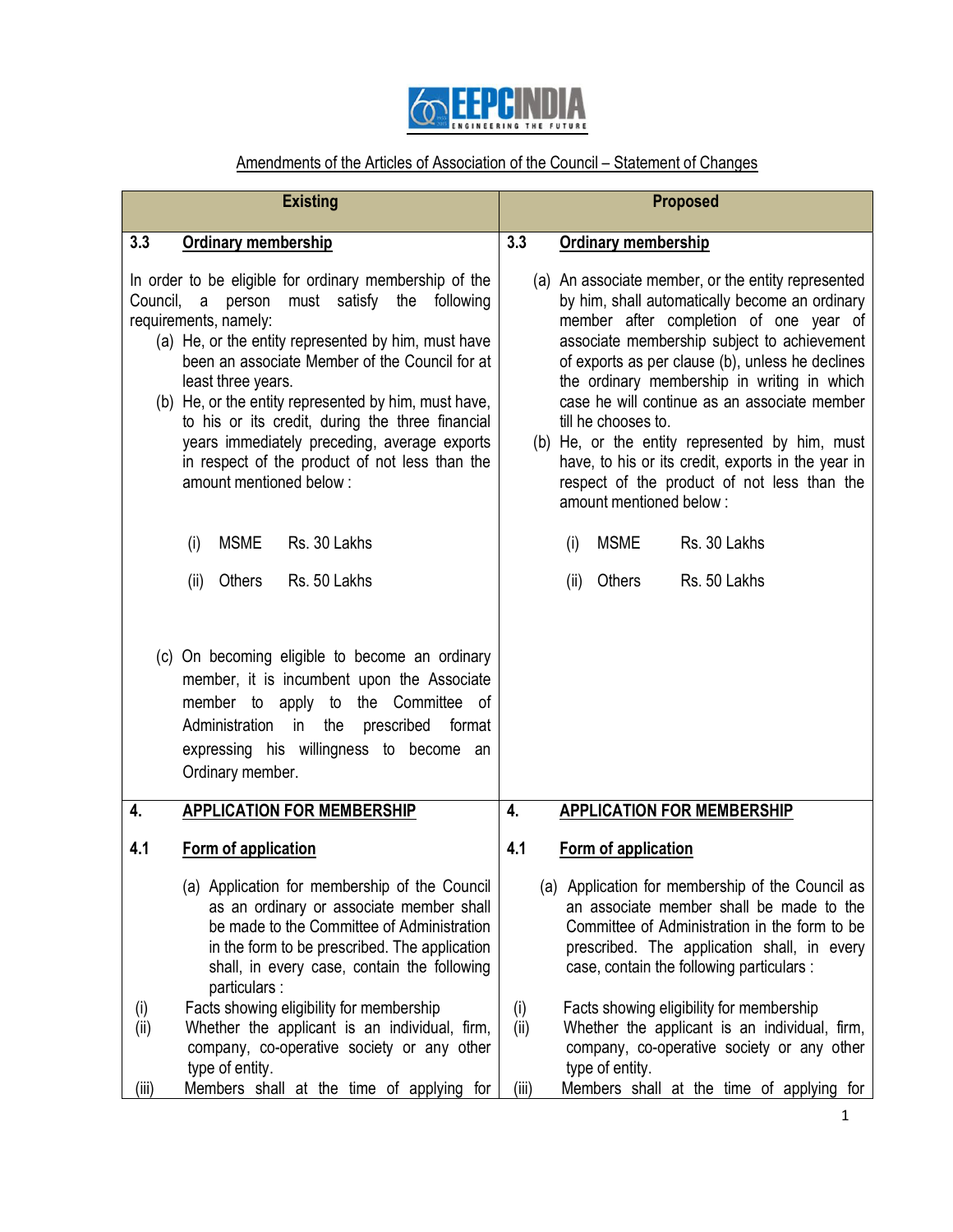| membership, indicate giving reasons therefore,<br>the Panel in which he wishes to be primarily<br>registered and the other panel or panels with<br>which he also wishes to be associated. The<br>admission of an Associate Member as primary<br>member of a Panel shall be decided by the<br>Committee of Administration or any other<br>Committee or Sub-Committee to which powers<br>therefore are delegated by the Working<br>Committee. In case, a member decides to be<br>also associated with other Panel/panels such<br>member will pay such additional fees per<br>annum for each additional Panel, as may be<br>determined by the Working Committee, from<br>time to time.<br>Once members are enrolled under various<br>(iv)<br>Panels, changing to other Panels will not be<br>permitted except after an interval of two years.<br>Applications for such changes shall be made to<br>the Council, giving reasons therefore, within<br>two months of the beginning of the year. The<br>Working Committee or any other Committee or<br>Sub-Committee to which power therefore are<br>delegated by Working Committee shall decide<br>such requests for changes of membership of<br>Panels. | indicate<br>membership,<br>giving<br>reasons<br>therefore, the Panel in which he wishes to be<br>primarily registered and the other panel or<br>panels with which he also wishes to be<br>associated. The admission of an Associate<br>Member as primary member of a Panel shall<br>decided<br>the<br>by<br>Committee<br>οf<br>be<br>Administration or any other Committee or<br>Sub-Committee to which powers therefore are<br>delegated by the Working Committee. In case,<br>a member decides to be also associated with<br>other Panel/panels such member will pay such<br>additional fees per annum for each additional<br>Panel, as may be determined by the Working<br>Committee, from time to time.<br>Once members are enrolled under various<br>(iv)<br>Panels, changing to other Panels will not be<br>permitted except after an interval of two years.<br>Applications for such changes shall be made<br>to the Council, giving reasons therefore, within<br>two months of the beginning of the year. The<br>Working Committee or any other Committee or<br>Sub-Committee to which power therefore are<br>delegated by Working Committee shall decide<br>such requests for changes of membership of<br>Panels.<br>EEPC India will inform the member at the time<br>(v)<br>of admission that, he, or the entity represented<br>by him shall automatically be upgraded as an<br>Ordinary member after completion of one year<br>as associate member subject to achieving the<br>exports value mentioned under Clause 3.3 (b). |
|----------------------------------------------------------------------------------------------------------------------------------------------------------------------------------------------------------------------------------------------------------------------------------------------------------------------------------------------------------------------------------------------------------------------------------------------------------------------------------------------------------------------------------------------------------------------------------------------------------------------------------------------------------------------------------------------------------------------------------------------------------------------------------------------------------------------------------------------------------------------------------------------------------------------------------------------------------------------------------------------------------------------------------------------------------------------------------------------------------------------------------------------------------------------------------------------------|-----------------------------------------------------------------------------------------------------------------------------------------------------------------------------------------------------------------------------------------------------------------------------------------------------------------------------------------------------------------------------------------------------------------------------------------------------------------------------------------------------------------------------------------------------------------------------------------------------------------------------------------------------------------------------------------------------------------------------------------------------------------------------------------------------------------------------------------------------------------------------------------------------------------------------------------------------------------------------------------------------------------------------------------------------------------------------------------------------------------------------------------------------------------------------------------------------------------------------------------------------------------------------------------------------------------------------------------------------------------------------------------------------------------------------------------------------------------------------------------------------------------------------------------|
| 9.2                                                                                                                                                                                                                                                                                                                                                                                                                                                                                                                                                                                                                                                                                                                                                                                                                                                                                                                                                                                                                                                                                                                                                                                                | 9.2                                                                                                                                                                                                                                                                                                                                                                                                                                                                                                                                                                                                                                                                                                                                                                                                                                                                                                                                                                                                                                                                                                                                                                                                                                                                                                                                                                                                                                                                                                                                     |
| <b>Conversion into Associate membership</b>                                                                                                                                                                                                                                                                                                                                                                                                                                                                                                                                                                                                                                                                                                                                                                                                                                                                                                                                                                                                                                                                                                                                                        | <b>Conversion into Associate membership</b>                                                                                                                                                                                                                                                                                                                                                                                                                                                                                                                                                                                                                                                                                                                                                                                                                                                                                                                                                                                                                                                                                                                                                                                                                                                                                                                                                                                                                                                                                             |
| The Committee of Administration may, after giving a<br>member reasonable opportunity of hearing, convert the<br>membership of an ordinary member into an associate<br>member, if his performance as an exporter of the<br>product has, during the financial years immediately<br>preceding, been below the average mentioned in clause<br>(b) of article 3.3.                                                                                                                                                                                                                                                                                                                                                                                                                                                                                                                                                                                                                                                                                                                                                                                                                                      | The Committee of Administration may, after giving a<br>member reasonable opportunity of hearing, convert the<br>membership of an ordinary member into an associate<br>member, if his average exports has, during the three<br>financial years immediately preceding been below the<br>following value:<br>(i) MSME Rs. 30 Lakhs<br>(ii) Others Rs. 50 Lakhs                                                                                                                                                                                                                                                                                                                                                                                                                                                                                                                                                                                                                                                                                                                                                                                                                                                                                                                                                                                                                                                                                                                                                                             |
| 10.1.1                                                                                                                                                                                                                                                                                                                                                                                                                                                                                                                                                                                                                                                                                                                                                                                                                                                                                                                                                                                                                                                                                                                                                                                             | 10.1.1                                                                                                                                                                                                                                                                                                                                                                                                                                                                                                                                                                                                                                                                                                                                                                                                                                                                                                                                                                                                                                                                                                                                                                                                                                                                                                                                                                                                                                                                                                                                  |
| <b>Ordinary Members</b>                                                                                                                                                                                                                                                                                                                                                                                                                                                                                                                                                                                                                                                                                                                                                                                                                                                                                                                                                                                                                                                                                                                                                                            | <b>Ordinary Members</b>                                                                                                                                                                                                                                                                                                                                                                                                                                                                                                                                                                                                                                                                                                                                                                                                                                                                                                                                                                                                                                                                                                                                                                                                                                                                                                                                                                                                                                                                                                                 |
| Without prejudice to any other rights conferred                                                                                                                                                                                                                                                                                                                                                                                                                                                                                                                                                                                                                                                                                                                                                                                                                                                                                                                                                                                                                                                                                                                                                    | Without prejudice to any other rights conferred                                                                                                                                                                                                                                                                                                                                                                                                                                                                                                                                                                                                                                                                                                                                                                                                                                                                                                                                                                                                                                                                                                                                                                                                                                                                                                                                                                                                                                                                                         |
| on ordinary members by the Memorandum of                                                                                                                                                                                                                                                                                                                                                                                                                                                                                                                                                                                                                                                                                                                                                                                                                                                                                                                                                                                                                                                                                                                                                           | on ordinary members by the Memorandum of                                                                                                                                                                                                                                                                                                                                                                                                                                                                                                                                                                                                                                                                                                                                                                                                                                                                                                                                                                                                                                                                                                                                                                                                                                                                                                                                                                                                                                                                                                |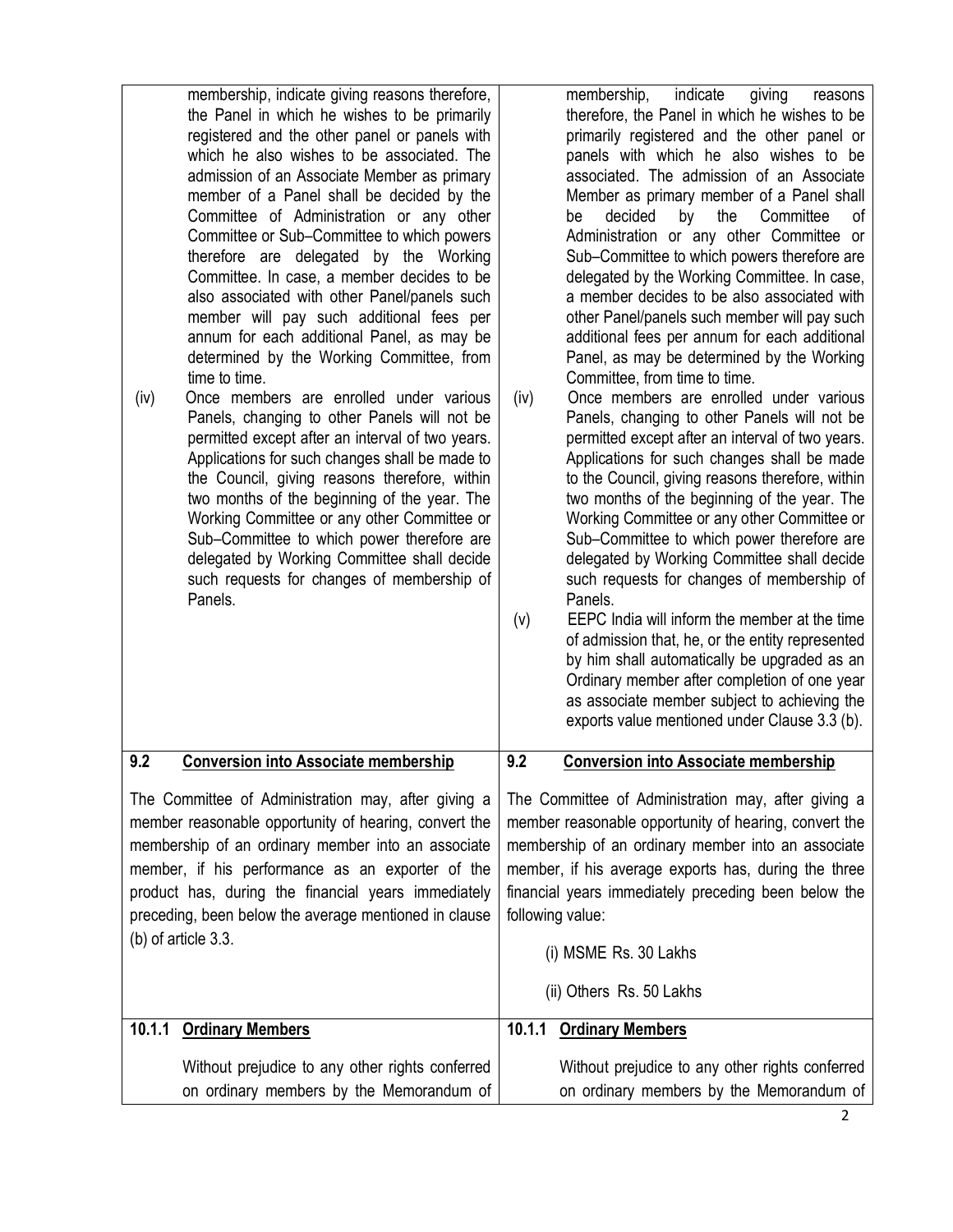| Association of the Council, but subject to the                                                                                                                                                                                                                                                                                                                                                                                                                                                                                                                                                                                                                                                                                      | Association of the Council, but subject to the                                                                                                                                                                                                                                                                                                                                                                                                                                                                                                                                                                                                                                                                                             |  |
|-------------------------------------------------------------------------------------------------------------------------------------------------------------------------------------------------------------------------------------------------------------------------------------------------------------------------------------------------------------------------------------------------------------------------------------------------------------------------------------------------------------------------------------------------------------------------------------------------------------------------------------------------------------------------------------------------------------------------------------|--------------------------------------------------------------------------------------------------------------------------------------------------------------------------------------------------------------------------------------------------------------------------------------------------------------------------------------------------------------------------------------------------------------------------------------------------------------------------------------------------------------------------------------------------------------------------------------------------------------------------------------------------------------------------------------------------------------------------------------------|--|
| other provisions of these articles, ordinary                                                                                                                                                                                                                                                                                                                                                                                                                                                                                                                                                                                                                                                                                        | other provisions of these articles, ordinary                                                                                                                                                                                                                                                                                                                                                                                                                                                                                                                                                                                                                                                                                               |  |
| members shall have the following rights and                                                                                                                                                                                                                                                                                                                                                                                                                                                                                                                                                                                                                                                                                         | members shall have the following rights and                                                                                                                                                                                                                                                                                                                                                                                                                                                                                                                                                                                                                                                                                                |  |
| privileges, namely:                                                                                                                                                                                                                                                                                                                                                                                                                                                                                                                                                                                                                                                                                                                 | privileges, namely:                                                                                                                                                                                                                                                                                                                                                                                                                                                                                                                                                                                                                                                                                                                        |  |
| right to stand as a candidate, and to vote at the                                                                                                                                                                                                                                                                                                                                                                                                                                                                                                                                                                                                                                                                                   | right to stand as a candidate, and to vote at the                                                                                                                                                                                                                                                                                                                                                                                                                                                                                                                                                                                                                                                                                          |  |
| (a)                                                                                                                                                                                                                                                                                                                                                                                                                                                                                                                                                                                                                                                                                                                                 | (a)                                                                                                                                                                                                                                                                                                                                                                                                                                                                                                                                                                                                                                                                                                                                        |  |
| election of the members of the Working                                                                                                                                                                                                                                                                                                                                                                                                                                                                                                                                                                                                                                                                                              | election of the members of the Working                                                                                                                                                                                                                                                                                                                                                                                                                                                                                                                                                                                                                                                                                                     |  |
| Committee, and the right to vote on all matters                                                                                                                                                                                                                                                                                                                                                                                                                                                                                                                                                                                                                                                                                     | Committee, and the right to vote on all matters                                                                                                                                                                                                                                                                                                                                                                                                                                                                                                                                                                                                                                                                                            |  |
| brought before a meeting of the Council,                                                                                                                                                                                                                                                                                                                                                                                                                                                                                                                                                                                                                                                                                            | brought before a meeting of the Council,                                                                                                                                                                                                                                                                                                                                                                                                                                                                                                                                                                                                                                                                                                   |  |
| provided there were no arrears of subscription                                                                                                                                                                                                                                                                                                                                                                                                                                                                                                                                                                                                                                                                                      | provided there were no arrears of subscription                                                                                                                                                                                                                                                                                                                                                                                                                                                                                                                                                                                                                                                                                             |  |
| to the Council on 30th June in the year                                                                                                                                                                                                                                                                                                                                                                                                                                                                                                                                                                                                                                                                                             | to the Council on 30th September in the year                                                                                                                                                                                                                                                                                                                                                                                                                                                                                                                                                                                                                                                                                               |  |
| preceding the year of voting;                                                                                                                                                                                                                                                                                                                                                                                                                                                                                                                                                                                                                                                                                                       | preceding the year of voting;                                                                                                                                                                                                                                                                                                                                                                                                                                                                                                                                                                                                                                                                                                              |  |
| 10.1.2. Eligibility of Ordinary Members for Election                                                                                                                                                                                                                                                                                                                                                                                                                                                                                                                                                                                                                                                                                | 10.1.2. Eligibility of Ordinary Members for Election                                                                                                                                                                                                                                                                                                                                                                                                                                                                                                                                                                                                                                                                                       |  |
| Only an Ordinary Member shall have the right to vote<br>at, or to offer self as a candidate at elections to various<br>positions in the Council.<br>A candidate for election to any position in the Council<br>must satisfy the following conditions, namely:<br>(a) He, or the entity represented by him, must have, to<br>his or its credit, during the one financial year<br>immediately preceding, exports of the products of<br>not less than the amount mentioned below:<br>Rs. 60 lakhs<br>(i) MSME<br>(ii) Others<br>Rs. 2 Crore<br>No member whose subscription is outstanding on<br>(b)<br>the first July of the year preceding to the year of<br>election shall be entitled to contest or vote for any<br>elective post. | Only an Ordinary Member shall have the right to vote<br>at, or to offer self as a candidate at elections to various<br>positions in the Council.<br>A candidate for election to any position in the Council<br>must satisfy the following conditions, namely:<br>(a) He, or the entity represented by him, must have, to<br>his or its credit, during the one financial year<br>immediately preceding, exports of the products of not<br>less than the amount mentioned below:<br>(i) MSME<br>Rs. 60 lakhs<br>Rs. 2 Crore<br>(ii) Others<br>(b) No member whose subscription is outstanding on<br>the first day of October of the year preceding to the<br>year of election shall be entitled to contest or vote<br>for any elective post. |  |
| 17.2                                                                                                                                                                                                                                                                                                                                                                                                                                                                                                                                                                                                                                                                                                                                | 17.2                                                                                                                                                                                                                                                                                                                                                                                                                                                                                                                                                                                                                                                                                                                                       |  |
| <b>Elections to the Working Committee and</b>                                                                                                                                                                                                                                                                                                                                                                                                                                                                                                                                                                                                                                                                                       | Elections to the Working Committee and                                                                                                                                                                                                                                                                                                                                                                                                                                                                                                                                                                                                                                                                                                     |  |
| <b>Election Authority</b>                                                                                                                                                                                                                                                                                                                                                                                                                                                                                                                                                                                                                                                                                                           | <b>Election Authority</b>                                                                                                                                                                                                                                                                                                                                                                                                                                                                                                                                                                                                                                                                                                                  |  |
| Elections to the Working Committee (in respect of                                                                                                                                                                                                                                                                                                                                                                                                                                                                                                                                                                                                                                                                                   | Elections to the Working Committee (in respect of                                                                                                                                                                                                                                                                                                                                                                                                                                                                                                                                                                                                                                                                                          |  |
| (a)                                                                                                                                                                                                                                                                                                                                                                                                                                                                                                                                                                                                                                                                                                                                 | (a)                                                                                                                                                                                                                                                                                                                                                                                                                                                                                                                                                                                                                                                                                                                                        |  |
| seats of elected members falling vacant) shall be                                                                                                                                                                                                                                                                                                                                                                                                                                                                                                                                                                                                                                                                                   | seats of elected members falling vacant) shall be                                                                                                                                                                                                                                                                                                                                                                                                                                                                                                                                                                                                                                                                                          |  |
| conducted every year, before the expiry of the term                                                                                                                                                                                                                                                                                                                                                                                                                                                                                                                                                                                                                                                                                 | conducted every year, before the expiry of the term                                                                                                                                                                                                                                                                                                                                                                                                                                                                                                                                                                                                                                                                                        |  |
| of the retiring members.                                                                                                                                                                                                                                                                                                                                                                                                                                                                                                                                                                                                                                                                                                            | of the retiring members.                                                                                                                                                                                                                                                                                                                                                                                                                                                                                                                                                                                                                                                                                                                   |  |
| (b) The Working Committee shall appoint an individual,<br>firm or institution, as the Election Authority /<br>Scrutinizer to conduct the elections to the Working                                                                                                                                                                                                                                                                                                                                                                                                                                                                                                                                                                   | The Working Committee, in consultation with the<br>(b)<br>Government, shall appoint an individual, firm or<br>institution, as the Election Authority to conduct the<br>elections to the Working Committee.                                                                                                                                                                                                                                                                                                                                                                                                                                                                                                                                 |  |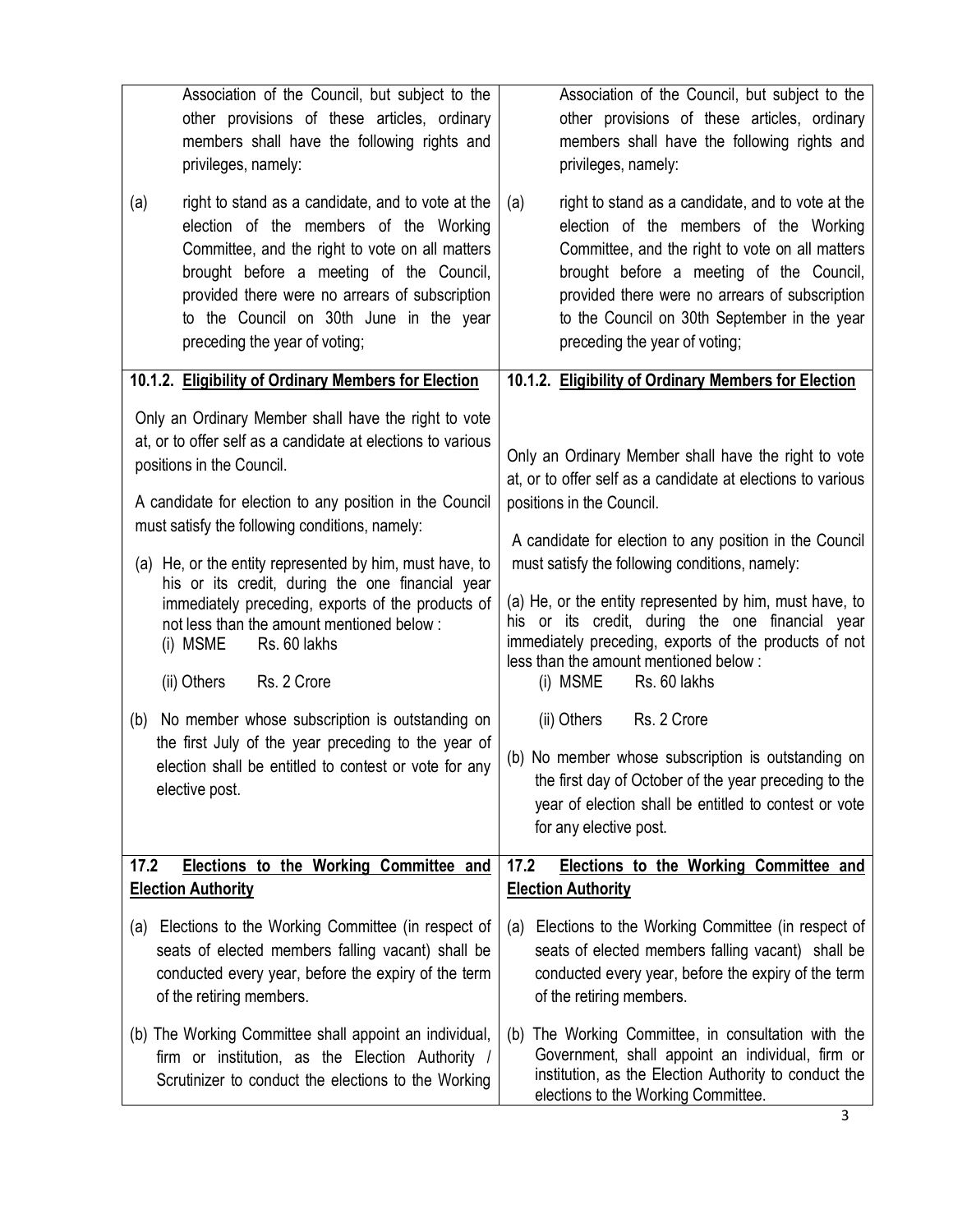|                                                                                                                                                                                                   | Committee.                                                                                                                                                                                                                                                      |                                                                                                                                                                                                                                                                                                                                                                                                                                           |                                                                                                                                                                                                                                                                 |
|---------------------------------------------------------------------------------------------------------------------------------------------------------------------------------------------------|-----------------------------------------------------------------------------------------------------------------------------------------------------------------------------------------------------------------------------------------------------------------|-------------------------------------------------------------------------------------------------------------------------------------------------------------------------------------------------------------------------------------------------------------------------------------------------------------------------------------------------------------------------------------------------------------------------------------------|-----------------------------------------------------------------------------------------------------------------------------------------------------------------------------------------------------------------------------------------------------------------|
|                                                                                                                                                                                                   |                                                                                                                                                                                                                                                                 | (c)                                                                                                                                                                                                                                                                                                                                                                                                                                       | The Working Committee shall also appoint a<br>Scrutinizer to scrutinize the e-voting process in a fair<br>and transparent manner.                                                                                                                               |
|                                                                                                                                                                                                   |                                                                                                                                                                                                                                                                 | (d)                                                                                                                                                                                                                                                                                                                                                                                                                                       | The Government shall appoint an Observer to<br>observe the election process.                                                                                                                                                                                    |
|                                                                                                                                                                                                   | 18.3.1 Co-opted members                                                                                                                                                                                                                                         | 18.3.1 Co-opted members                                                                                                                                                                                                                                                                                                                                                                                                                   |                                                                                                                                                                                                                                                                 |
| The Committee may co-opt such members, on such<br>terms and conditions as the Committee may deem fit for<br>the efficient conduct of its business in relation to specific<br>types of activities. |                                                                                                                                                                                                                                                                 | The Committee may co-opt such members, on such<br>terms and conditions as the Committee may deem fit for<br>the efficient conduct of its business in relation to<br>specific types of activities. No family member of any<br>member of the Working Committee shall be eligible to<br>be co-opted on the Committee except where the family<br>member, or the entity represented by him, holds an<br>independent membership of the Council. |                                                                                                                                                                                                                                                                 |
| 20<br><b>DISQUALIFICATIONS FOR MEMBERSHIP OF</b>                                                                                                                                                  |                                                                                                                                                                                                                                                                 | <b>DISQUALIFICATIONS FOR</b><br>20<br><b>MEMBERSHIP</b>                                                                                                                                                                                                                                                                                                                                                                                   |                                                                                                                                                                                                                                                                 |
| THE WORKING COMMITTEE<br>A member of the Working Committee shall ipso facto                                                                                                                       |                                                                                                                                                                                                                                                                 |                                                                                                                                                                                                                                                                                                                                                                                                                                           | OF THE WORKING COMMITTEE<br>A member of the Working Committee shall ipso facto                                                                                                                                                                                  |
| cease to be a member of the Working Committee if: -                                                                                                                                               |                                                                                                                                                                                                                                                                 |                                                                                                                                                                                                                                                                                                                                                                                                                                           | cease to be a member of the Working Committee if: -                                                                                                                                                                                                             |
| (a)                                                                                                                                                                                               | he is found to be of unsound mind by a court of<br>competent jurisdiction;                                                                                                                                                                                      | (a)                                                                                                                                                                                                                                                                                                                                                                                                                                       | he is found to be of unsound mind by a court of<br>competent jurisdiction;                                                                                                                                                                                      |
| (b)                                                                                                                                                                                               | he applies to be adjudicated as an insolvent;                                                                                                                                                                                                                   | (b)                                                                                                                                                                                                                                                                                                                                                                                                                                       | he applies to be adjudicated as an insolvent;                                                                                                                                                                                                                   |
| (c)                                                                                                                                                                                               | he is adjudged as an insolvent;                                                                                                                                                                                                                                 | (c)                                                                                                                                                                                                                                                                                                                                                                                                                                       | he is adjudged as an insolvent;                                                                                                                                                                                                                                 |
| (d)                                                                                                                                                                                               | he is convicted by a court of an offence and is<br>sentenced in respect thereof to imprisonment<br>for not less than six months;                                                                                                                                | (d)                                                                                                                                                                                                                                                                                                                                                                                                                                       | he is convicted by a court of an offence and is<br>sentenced in respect thereof to imprisonment<br>for not less than six months;                                                                                                                                |
| (e)                                                                                                                                                                                               | he absents himself from three consecutive<br>meetings of the Working Committee or from<br>meeting of the Working Committee for a<br>continuous period of three months whichever is<br>longer, without obtaining leave of absence from<br>the Working Committee; | (e)                                                                                                                                                                                                                                                                                                                                                                                                                                       | he absents himself from three consecutive<br>meetings of the Working Committee or from<br>meeting of the Working Committee for a<br>continuous period of three months whichever is<br>longer, without obtaining leave of absence from<br>the Working Committee; |
| (f)                                                                                                                                                                                               | he or any firm in which he is a partner or any<br>private company of which is a Director accepts<br>a loan or any guarantee or security for a loan                                                                                                              | (f)                                                                                                                                                                                                                                                                                                                                                                                                                                       | he or any firm in which he is a partner or any<br>private company of which is a Director accepts<br>a loan or any guarantee or security for a loan                                                                                                              |